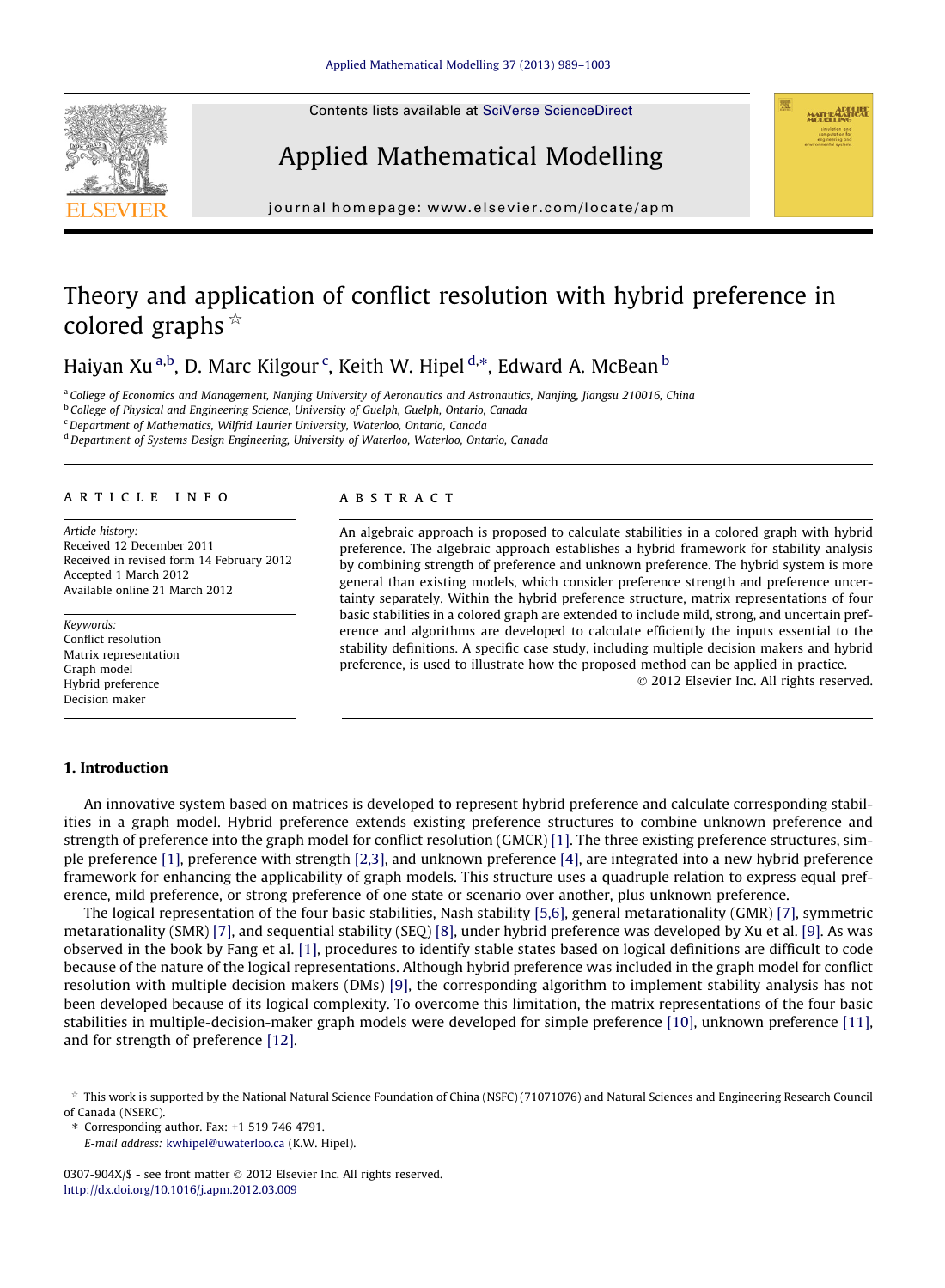A graph model is a representation of a conflict including the DMs, those feasible states, each DM's preference on these states, and the movements controlled by each DM. These movements can be drawn as a directed graph, with states as vertices, for each DM, or as a single integrated graph. An important restriction of the graph model system is that no DM can move twice in succession along any path. Therefore, a graph model can be treated as an edge-colored multi-digraph in which each arc represents a legal unilateral move (UM) and distinct colors refer to different DMs, who may control the move [\[13\]](#page--1-0). Tracing the evolution of a conflict can thus be converted to searching all colored paths from an initial state to a particular outcome in an edge-colored digraph. A graph model with hybrid preference (strength of preference and unknown preference) can equally well be represented as a colored multi-digraph.

In this paper, matrix representation of the four stabilities under hybrid preference for multiple DMs is formulated explicitly in terms of matrices and several well-known results of Algebraic Graph Theory are used to analyze a graph model. The matrix representation effectively converts stability analysis from a logical procedure to an algebraic system. The algebraic approach can represent graph models with hybrid preference and support calculation of the four basic stabilities for such models. If one considers neither strength nor uncertainty of preference, stability analysis with hybrid preference will reduce to the corresponding solution concepts under simple preference [\[10\].](#page--1-0) When DMs' preferences do not include uncertainty, stabilities under hybrid preference reduce to the solution concepts under preference with strength only [\[12\]](#page--1-0); when a DM's preferences do not include strength, hybrid preference reduces to unknown preference [\[11\].](#page--1-0) Therefore, the hybrid preference structure offers analysts a more flexible mechanism for expressing a DM's preference. The development of the hybrid preference framework expands the realm of applicability of the graph model and provides new insights into strategic conflicts, so that more practical and complicated problems can be analyzed at greater depth. The algebraic approach facilitates the development of new stability concepts and algorithms to implement them. Hence, it will permit the design of the corresponding integrated decision support system to make decisions for various conflict events.

The rest of the paper is organized as follows. Section II presents the matrix representation of the hybrid preference for the colored-graph. Matrix representation of the four basic stabilities incorporating hybrid preference is presented in Section III. In Section IV, a conflict arising over proposed bulk water export from Lake Gisborne, located in Newfoundland, Canada, is modeled using the hybrid preference structure; then the proposed approach is demonstrated in practice. The paper concludes with some comments in Section V.

#### 2. Matrix representation of combining strength of preference and unknown preference

A graph model is a structure  $G\langle (S, A), N, P, c \rangle$ , where N is a non-empty set of DMs, S and A are the sets of states and arcs, respectively, and  $(S, A)$  is a digraph with preference relations P between any two states and a function  $c : A \to N$  such that  $c(a) \in N$  is the DM controlling the arc  $a \in A$ , provided that multiple edges of  $(S, A)$  are controlled by different DMs, i.e., if  $a \neq b$ , but  $a = (u, v)$  and  $b = (u, v)$ , then  $c(a) \neq c(b)$ . It means that a graph model may contain several arcs with the same initial and terminal states, but each arc is controlled by different DMs. Assuming that the state set S and the DM set N are numbered as  $S = \{1, 2, ..., m\}$  and  $N = \{1, 2, ..., n\}$ , respectively. Similarly, by the proposed Rule of Priority [\[13\],](#page--1-0) the oriented arcs of the arc set A in the graph model are labeled according to the following priority order: the DM order; within each DM, according to the sequence of initial states; and within each DM and initial state, according to the sequence of terminal states. Hence, a graph model is converted into a colored graph with the labeled arcs when different DMs are colored different colors.

## 2.1. Framework of hybrid preference

In a graph model, preference plays an important role. To date, four types of preference structures–simple preference [\[1\],](#page--1-0) preference possibly including uncertainty [\[4\]](#page--1-0), preference having strength [\[2\]](#page--1-0), and hybrid preference [\[9\]](#page--1-0) – have been integrated into GMCR. The hybrid preference is defined using a quadruple relation  $\{\sim_i, >_i, \gg_i, U_i\}$  in a graph model for DM i, in which preference relations, " $\sim_i$ ", " $\gg_i$ ", and "U<sub>i</sub>", denote DM *i* indifferent, mildly preferred, strongly preferred, and uncertain, respectively. The hybrid structure is complete, i.e. if  $s, q \in S$ , then exactly one of the following relations holds:  $s$ ~ $_i$ q, $s$ > $_i$ q, $q$ > $_i$ s, $g$ , $q$ , $q$  $\gg$  $_i$ s, or s $U_i$ q. For hybrid preference, DM  $i$  can control six corresponding reachable lists from state s, which are  $R_i^{++}(s), R_i^+(s), R_i^U(s), R_i^-(s), R_i^-(s),$  and  $R_i^{--}(s)$ . The reachable lists of DM i under hybrid preference are defined as follows:

- (i)  $R_i^{++}(s) = \{q \in S : (s,q) \in A_i \text{ and } q \gg_i s\}$  stands for DM i's reachable list from state s by a strong unilateral improvement (UI), where  $A_i$  indicates that DM *i* can make a unilateral move (UM) in one step from the initial state to the terminal state of the arc. This set contains all states q which are strongly preferred by DM *i* to state s and can be reached in one step from s;
- (ii)  $R^+_{\vec{i}}(s) = \{q \in S : (s,q) \in A_i \text{ and } q_{\geq i}s\}$  denotes DM i's reachable list from state s by a mild UI;
- (iii)  $R_i^U(s)=\{q\in S:(s,q)\in A_i \text{ and } qU_i s\}$  denotes DM  $i$ 's reachable list from state  $s$  by an uncertain move;
- (iv)  $R_i^=(s)=\{q\in S:(s,q)\in A_i$  and  $q\sim_i s\}$  denotes DM i's reachable list from state  $s$  by an equally UM;
- (v)  $R_i^-(s) = \{q \in S : (s,q) \in A_i \text{ and } s >_i q\}$  denotes DM i's reachable list from state s by a mild unilateral disimprovement;
- (vi)  $R_i^{-1}(s) = \{q \in S : (s,q) \in A_i \text{ and } s \gg_i q\}$  is DM i's reachable list from state s by a strong unilateral disimprovement.